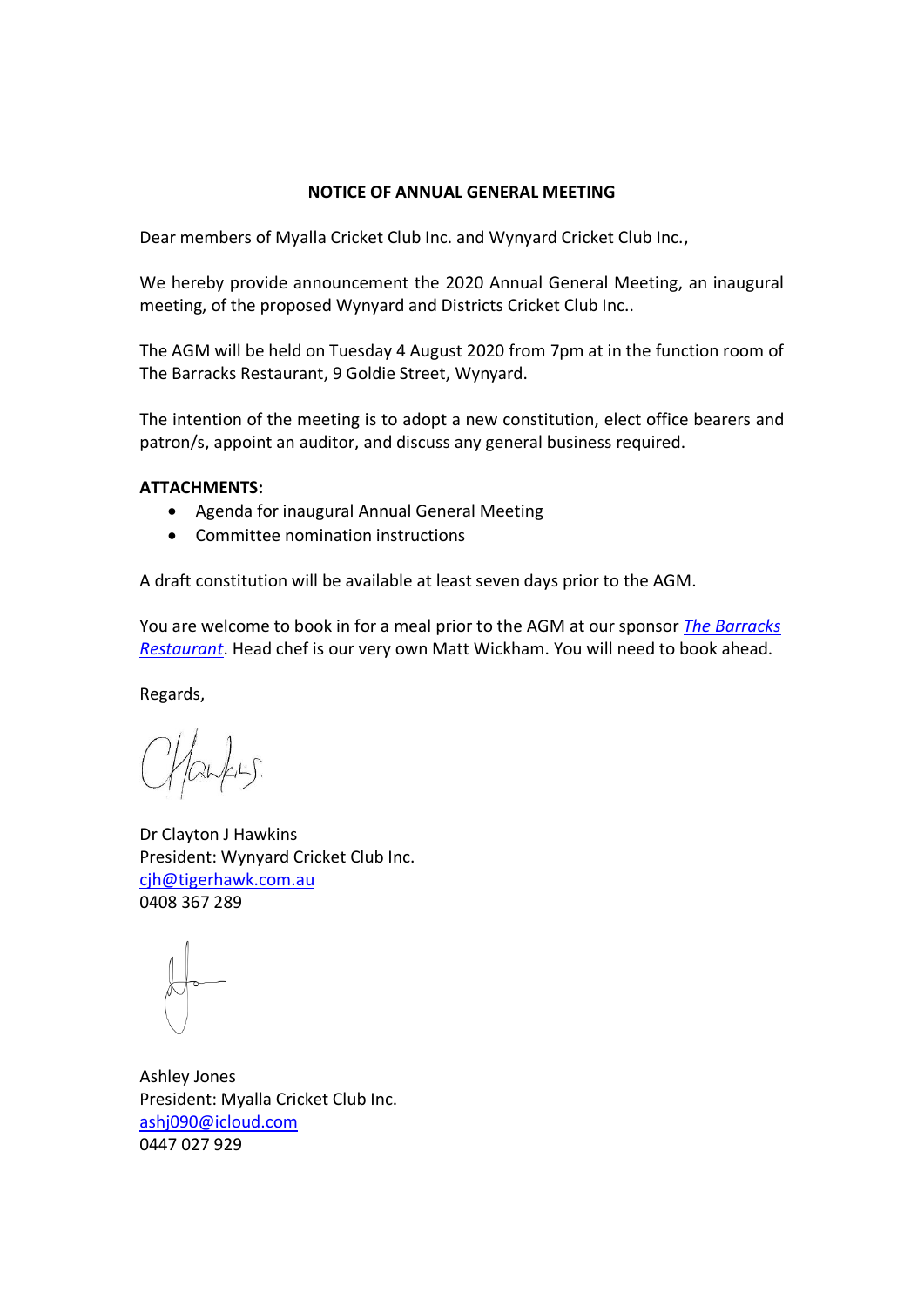# **AGENDA FOR THE INAUGURAL ANNUAL GENERAL MEETING OF THE PROPOSED WYNYARD AND DISTRICTS CRICKET CLUB INC.**

## **Tuesday 4 August 2020 at 7pm at The Barracks Restaurant, 9 Goldie Street, Wynyard, Wynyard 7325**

- 1. Attendees & Apologies
- 2. Acknowledgement of Life Members of Myalla Cricket Club Inc. and Wynyard Cricket Club Inc.
- 3. Introduction of the creation of a new Association by Presidents of Myalla Cricket Club Inc. and Wynyard Cricket Club Inc.
- 4. Motion to adoption draft constitution
	- 4.1 That the memberships of Myalla Cricket Club Inc. and Wynyard Cricket Club Inc. agree to adopt the draft constitution for a new proposed Association called Wynyard and Districts Cricket Club Inc..
- 5. Election of Office Bearers
	- 5.1 President 5.2 Senior Vice-President 5.3 Vice-President 5.4 Treasurer 5.5 Secretary 5.6 General Committee (4)
- 6. Election of Public Officer
- 7. Election of Patron/s
- 8. Appointment of an Auditor (if required)
- 9. General Business
- 10. Closure of Meeting